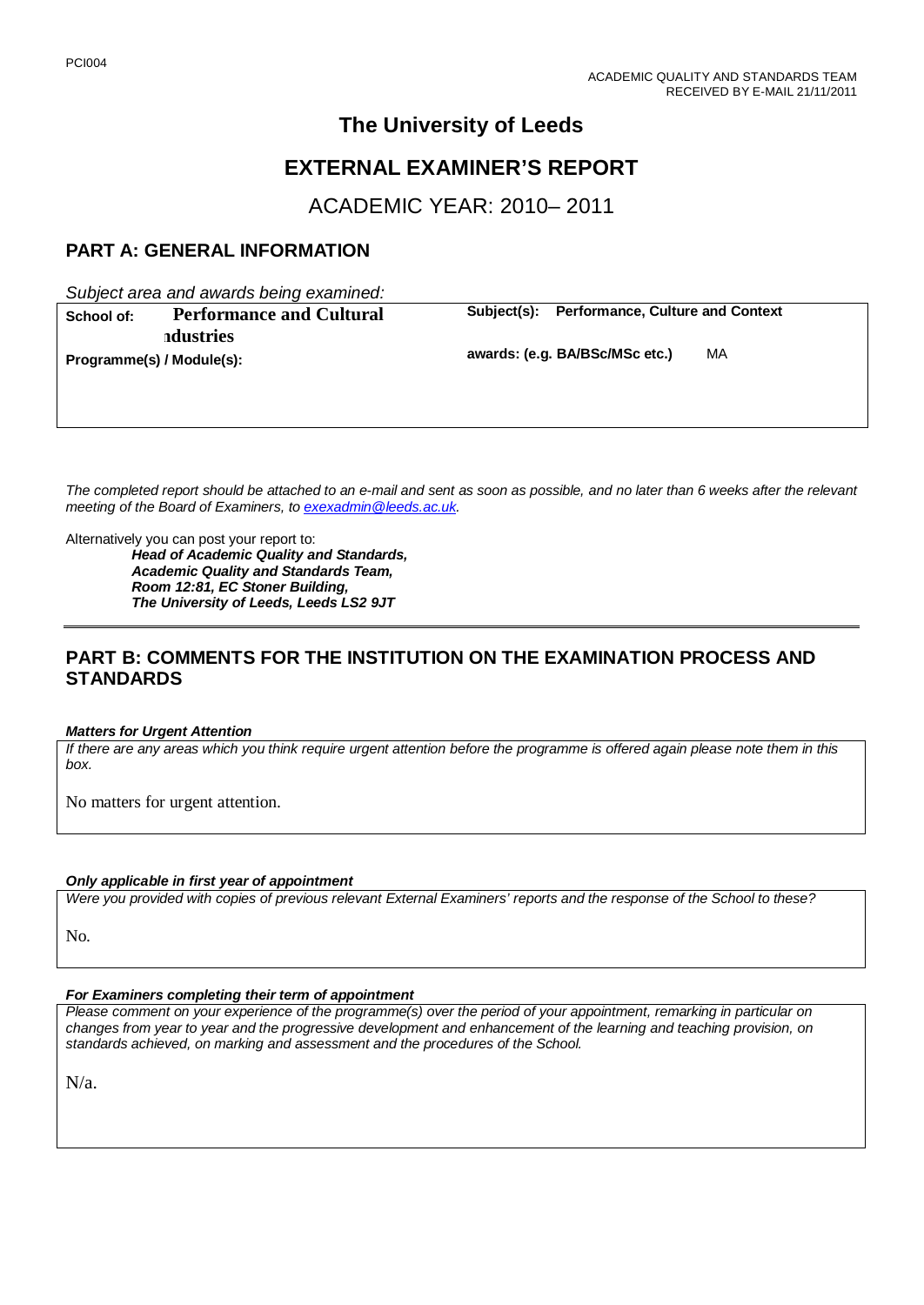# **Standards**

- 1. **Please indicate the extent to which the programme aims and intended learning outcomes (ILOs) were commensurate with the level of the award?**
	- *The appropriateness of the intended learning outcomes for the programme(s)/modules and of the structure and content of the programme(s);*
	- *The extent to which standards are appropriate for the award or award element under consideration.*

For the modules I have seen I am happy that the aims and ILOs are commensurate with the level of the award. The students are required to demonstrate the ability to synthesise practice and theory to a level commensurate with masters level study. The programme requires them to acquire and then demonstrate the ability to apply research skills appropriate to the level and to the content of the course. The point was also made at the exam board that further attention might usefully be paid to the opportunities for students to experience the breadth and diversity of research approaches and methodologies potentially available to them within the School at Leeds.

#### 2. **Did the aims and ILOs meet the expectations of the national subject benchmark (where relevant)?**

• *The comparability of the programme(s) with similar programme(s) at other institutions and against national benchmarks and the Framework for Higher Education Qualifications.*

I am satisfied that the aims and the ILOs of the programme are comparable with standards elsewhere and compare favourably with national benchmarks and FHEQ levels.

#### 3. **Please comment on the assessment methods and the appropriateness of these to the ILOs?**

- *The design and structure of the assessment methods, and the arrangements for the marking of modules and the classification of awards;*
- *The quality of teaching, learning and assessment methods that may be indicated by student performance.*

The design of the assessment methods is fully appropriate to the module content and the programme aims. The assessment work that I was able to sample indicated that the quality of the teaching is high, and that the teaching also seeks to encourage and develop students in their ability to apply theory to practice and practice to theory.

### 4. **Were students given adequate opportunity to demonstrate their achievement of the aims and ILOs?**

- *The academic standards demonstrated by the students and, where possible, their performance in relation to students on comparable courses;*
- *The strengths and weaknesses of the students as a cohort.*

The strengths of this course lie in the opportunities for students to examine the theoretical implications of their practice and to interrogate the ways in which their work is underpinned by an understanding of theory and conceptual frameworks. The students are able to demonstrate this through the variety of projects and assignments in the course. If there is a weakness it might be that weaker students tend to constrain themselves within the theoretical positions and approaches provided within the course and do not explore as far as they might beyond what the course directly offers them. This, of course, is equally true of other such courses.

The major projects were all of a very good standard, except for one which appeared to be a short and incomplete submission. This was dealt with satisfactorily at the Exam Board. One student's major project included some confusing referencing which did not correlate with the bibliography provided. The marking did not pick this up, although the overall mark was appropriate. I would recommend care to ensure that referencing is picked up and commented on appropriately – although I accept that this was only one student in an otherwise good cohort.

#### 5**. For Examiners responsible for programmes that include clinical practice components, please comment on the learning and assessment of practice components of the curriculum**

N/a

6*.* **The nature and effectiveness of enhancements to the programme(s) and modules since the previous year**

 *It would be particularly helpful if you could also identify areas of good practice which are worthy of wider dissemination.* 

As a newly appointed external examiner I am not in a position to comment on improvements from the previous year.

#### 7.**The influence of research on the curriculum and learning and teaching**

 *This may include examples of curriculum design informed by current research in the subject; practice informed by research; students undertaking research.* 

It is clear that the students benefit significantly from the research culture within the School. Staff engage in traditional research activity as well as practice-based research, and the module design and reading lists are clearly put together so as to allow students to benefit from the staff's expertise.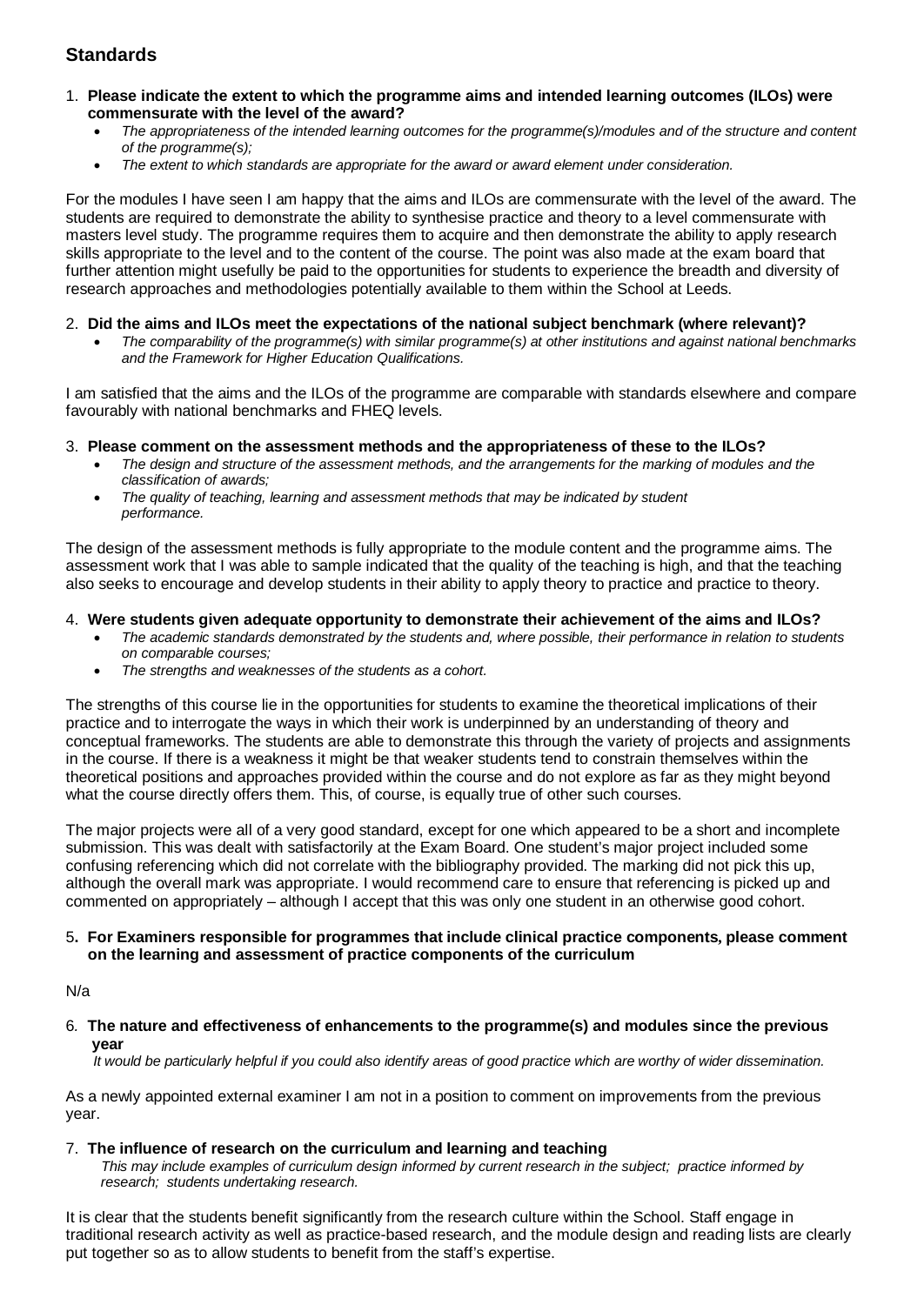# *The Examination Process*

- 8. **The University and its Schools provide guidance for External Examiners as to their roles, powers and responsibilities. Please indicate whether this material was sufficient for you to act effectively as an External Examiner**?
	- *Whether external examiners have sufficient access to the material needed to make the required judgements and whether they are encouraged to request additional information.*

I was provided with the University's guidance notes for external examiners upon confirmation of my appointment. My roles and responsibilities were made clear in the documentation I received. I was given access to the University's VLE which enabled me to see some of the work remotely.

- 9. **Did you receive appropriate documentation relating to the programmes and/or parts of programmes for which you have responsibility, e.g. programme specifications or module handbooks?**
	- *The coherence of the policies and procedures relating to external examiners and whether they match the explicit roles they are asked to perform.*

During the academic year I was provided with a range of materials relevant to the modules/programme I was examining.

### 10. **Was sufficient assessed/examination work made available to enable you to have confidence in your evaluation of the standard of student work?**

Yes. I was provided with all copies of relevant written submissions as well as DVDs of some practical submissions. It would be very helpful in future to be provided with a clear identification of students within practical submissions recorded on DVD so that I can more easily match performance work to marks and feedback sheets.

11. **Were the administrative arrangements satisfactory for the whole process, including the operation of the Board of Examiners?**

Yes. Staff were very helpful and provided me with all the information that I needed.

### 12. **Were appropriate procedures in place to give due consideration to mitigating circumstances and medical evidence?**

As far as I could tell, yes. I would welcome an explicit description of the process used by the University.

## *For Examiners involved in Mentoring Arrangements*

*If you have acted as a mentor to a new external examiner or have received mentor support please comment here on the arrangements.*

*N/a*

## *Other Comments*

*Please use this box if you wish to make any further comments not covered elsewhere on the form.*

*As was mentioned at the Exam Board, I agree with the External Examiners general statement that it would seem beneficial for the course team to consider how students might get increased benefit from the co-location of the MA courses in the School.*